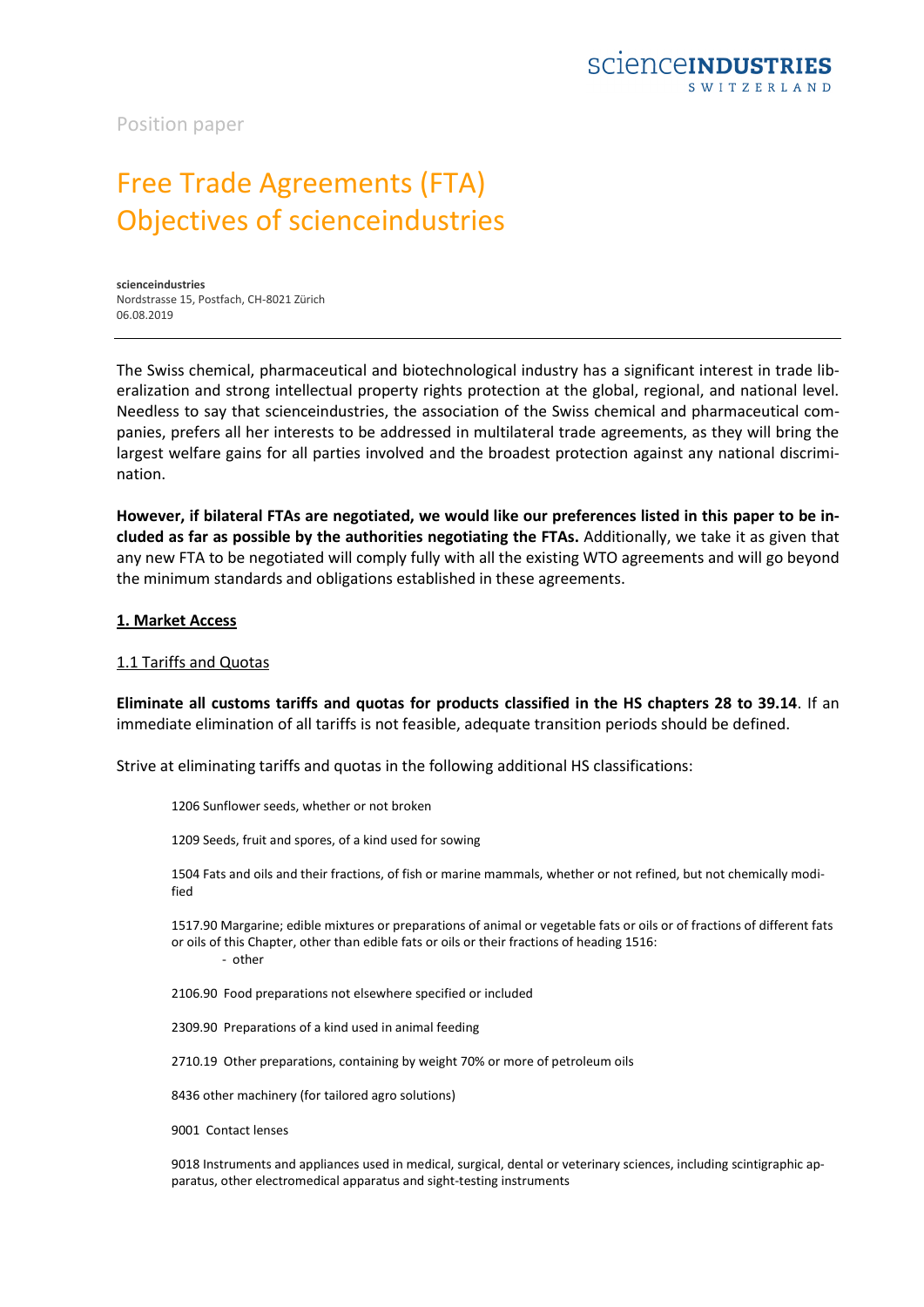## Eliminate all specific levies on products.

# 1.2 Preferential Rules of Origin

With the increasing number of regional and bilateral FTAs the variety and complexity of the rules of origin has also grown, sometimes with rules as detailed as per customs tariff line. Handling these differences of rules in a worldwide supply chain setup has become a tremendous administrative burden to internationally operating companies.

Rules of origin are a key element in determining the magnitude of the economic benefits that accrue from preferential trade agreements.

Use FTA negotiations to strive at **worldwide harmonized and easy to handle rules of origin** in all FTAs. The rules should include the concept of choosing the alternative, change of tariff heading and/or added value rule. In HS chapters 28 and 29 the change of the CAS number could be an additional concept. In HS chapter 30 unequal rules of origin have to be avoided (e.g. 3002 and 3004). Provide within the FTA for a mechanism to adapt rules of origin later.

scienceindustries considers an early **access to the list of rules of origin and to the corresponding introductory** notes as a prerequisite for industry support of the Swiss negotiators.

**Rules for wholly obtained goods.** The cultivation of human, animal and plant cells under controlled conditions (such as defined temperature, growth medium, gaz mixture, pH) outside of a living organism is known as cell culture. Nowadays, an important part of modern manufacturing technology in the production of pharmaceutical active ingredients is cell culture-based. The products from cell cultures shall be considered as wholly obtained materials and therefore, to allow for new production technologies, existing rules for "wholly obtained goods" shall be adapted as follows:

- Products obtained by using human cell cultures in that country;
- Products obtained from live animals in that country or obtained by using animal cell cultures in that country;
- Plants and plant products harvested, picked or gathered in that country or obtained by the use of plant cell cultures in that country.

The appendice contains modern, easy to handle rules of origin which shall be the standard rules for new Free Trade Agreements as well as for Free Trade Agreements which need to be modernized.

**Exemptions from the Principle of Territoriality** shall be included in every FTA in order to account for modern supply chains. The permitted added-value of outward-processing shall be harmonized in all FTAs at a level of 20% of the ex-works prize of the final product for which originating status is claimed.

The **verification** of the applied prove of origin shall be conducted by the **customs authority or the designated responsible authority of the exporting Party only**. The presence of a representative of the importing Party as an observer during the verification process has to be avoided due to the handling of sensitive data (name of suppliers, prizes, calculations, proprietary production processes etc.) - Negotiations should be lead in a manner which enables the partners to build up confidence and trust in the verification activities of each other.

Use the new set of **non-preferential rules of origin** - once accepted internationally - that is currently being negotiated in WTO and WCO.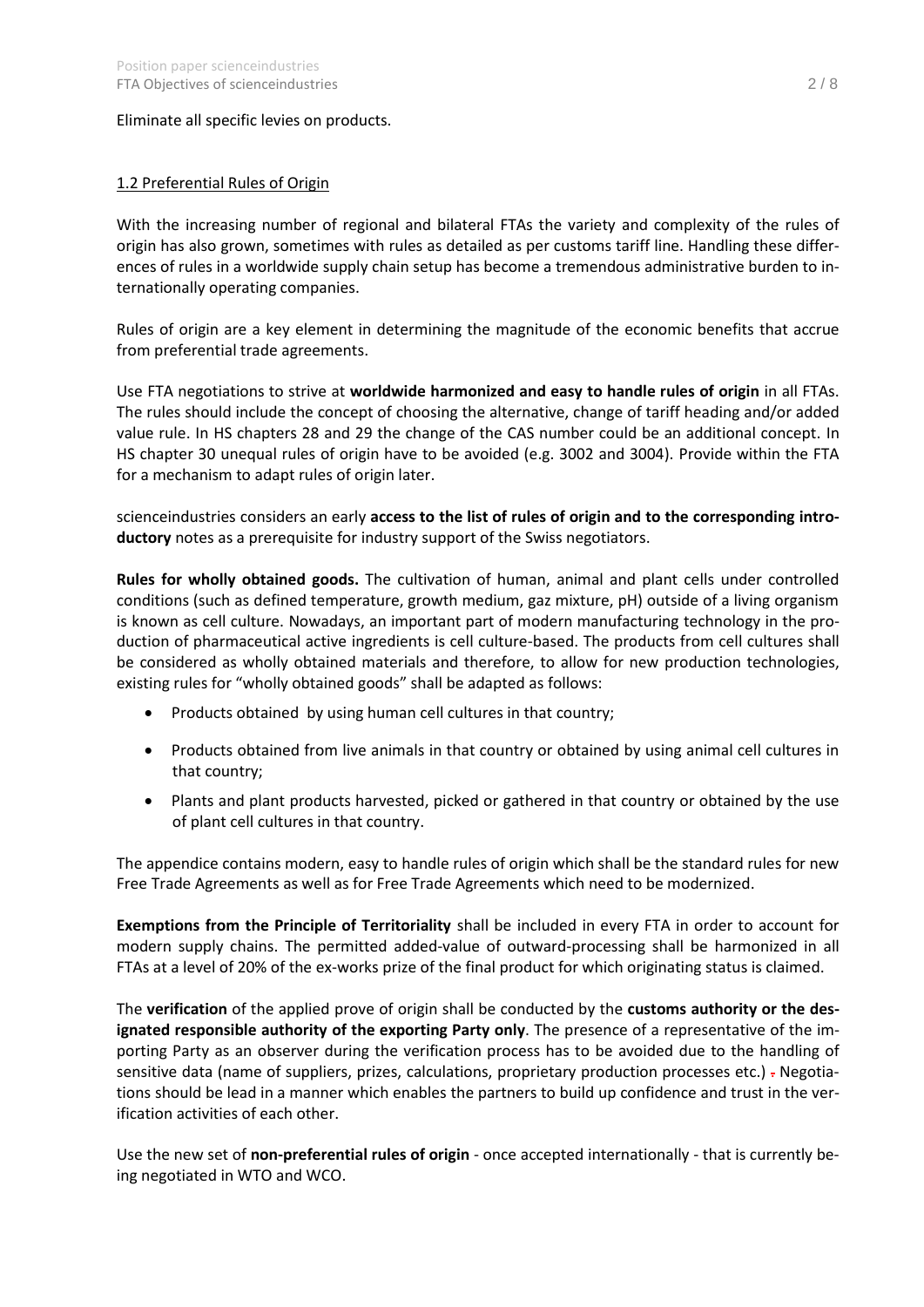# 1.3 Direct Shipment Rule

Avoid rules requiring **direct shipments** between FTA partners as a prerequisite to get preferential treatment. Storage and shipment of goods of preferential origin is to be allowed from any country in the world, as long as these activities do not change the preferential origin of the goods. The origin of the goods has to be accessible for checks (e.g. through a declaration of origin at the time the goods have been imported into the country from which they are shipped; the unique requirements should be the identity (e.g. Batch-#) and traceability of goods.).

# Refer in the FTA to **relevant international standards:**

## 1.4 Customs Procedures/Trade Facilitation

According to the **WTO Trade Facilitation Agreement** make customs procedures more efficient. E.g. f**acilitate documentation requirements** by using internationally recognized documentation sets. Ease customs procedures by the introduction of government **approved authorized traders.** Increase transparency and efficiency by the **use of modern information technologies**.

# 1.5 Technical Barriers to Trade (TBT/SPS)

FTA partner countries must comply with the specific **WTO agreements** on TBT (technical barriers to trade) and SPS (sanitary and phytosanitary measures).

#### 1.6 Mutual Recognition (MRA)

Include provisions for the **Mutual Recognition** of technical standards, conformity assessment procedures and certifications in the FTA. The scope should include at least GLP and GMP regulations.

#### 1.7 Government Procurement

Comply with the **plurilateral WTO Government Procurement Agreement**. FTA partners not currently parties to the Agreement should be required to ratify it and bring their procurement policies into accordance with the Agreement.

Use FTA negotiations to pursue an **enlargement of the scope** of the WTO Government Procurement Agreement. At present, many of the public sector entities responsible for the direct and indirect procurement of and/or payment for pharmaceutical or agrochemical products are not covered by the WTO Government Procurement Agreement.

#### 1.8 Transparency in Government Actions

Use FTA negotiations as a vehicle to introduce principles of **transparency, objectivity and administrative efficiency**, including precise deadlines for decisions and obligation to provide objective justification for decisions on market access, product registration, reimbursement of pharmaceutical products, patent filing, etc.

These provisions could be similar to the EU Transparency Directive in the pharmaceutical area which equires member states to follow a certain number of procedures in order to set prices for reimbursement or adopt any other pricing arrangements. These procedural safeguards are designed to ensure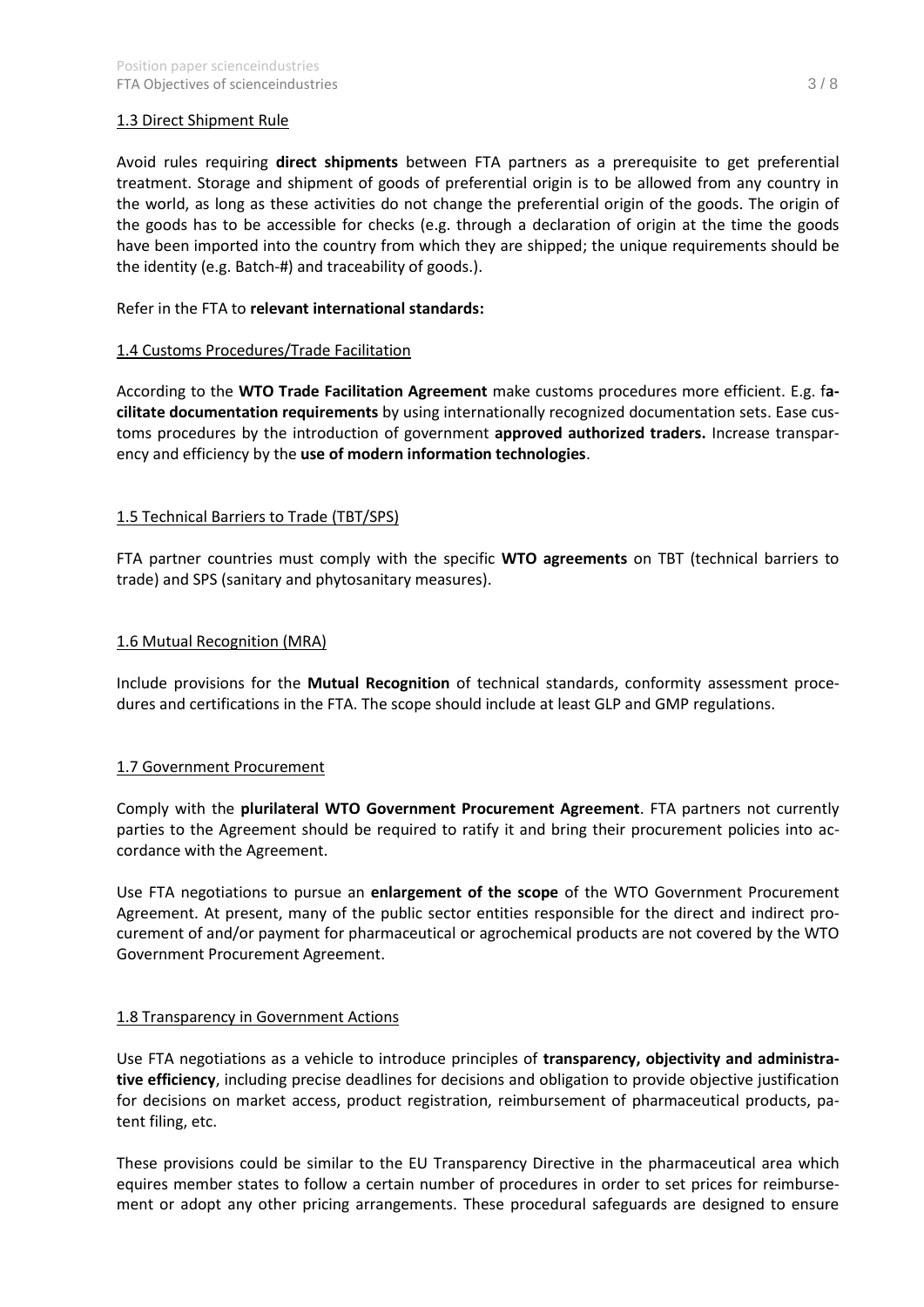transparency, objectivity and administrative efficiency in decision making. They also provide pharmaceutical companies with predictability; and ensure decisions are neither arbitrary nor abusive

## **2. Intellectual Property Rights (IPR)**

#### 2.1 General Obligations

Include **all types of intellectual property protection instruments** in the FTA: patents, trademarks, copyrights, industrial designs, geographical indications, protection of submitted data for obtaining marketing authorization (regulatory data protection), plant breeders' rights (plant variety protection), trade secrets (confidential business information).

Require of FTA partners to access and adhere to all relevant **international intellectual property protection agreements**, in particular to the Agreement on Trade-Related Aspects of Intellectual Property Rights (TRIPS) the Patent Cooperation Treaty (PCT), to the Patent Law Treaty, to the Paris Convention, to the Berne Convention, to the Madrid System for the international registration of trademarks, The Hague agreement concerning the international deposit of industrial designs and to the Plant Variety Protection Act (UPOV 1991).

## 2.2 Patents

Provide **mandatory protection for all inventions**, in all fields of technology. The only permitted exceptions must be aligned with the provisions of TRIPS (Art. 27), e.g. for inventions which commercial exploitation would violate ordre public or be against morality. No exception shall be made for inventions meeting the provisions of TRIPS, including patents on plant species and improvements for active molecules, such as new mixtures, uses or formulations, e.g. polymorphs and salts of active ingredients.

Establish **patentability standards** which are in line with EPO practice<sup>1</sup>. Assert that only the responsible IP-authorities examine patent applications and decide on its issuance.

Require **national exhaustion** of patent rights for products subject to public price regulation as a rule and prevent re-importation of patented goods into the country of the patent owner or into countries of an agent of the patent owner. Include the possibility for the patent holder to restrict parallel imports within contractual arrangements.

Require that **compulsory licensing** is used in good faith and in accordance with the procedures as laid down in TRIPS. It shall not be used as an instrument to pursue industrial or commercial objectives, but only in exceptional circumstances and as a last resort. Include mechanisms for fair compensation to the patent holder. Assert that importation of a patented product satisfies any working requirements (according to Art. 27.1 TRIPS).

Encourage the trading partner to issue patents diligently. Require **patent term extensions** for pharmaceutical and agrochemical products to compensate patent owners for effective patent time lost due to long regulatory review periods (Patent Term Restoration/Supplementary Protection Certificate). Provide means to expedite patent applications. Prohibit pre-grant oppositions.

Provide means for customs authorities to assist patent owners in **preventing third parties** from placing their goods on the market, without authorization.

<sup>1</sup> Guidelines of Examination at the EPO: https://www.epo.org/law-practice/legaltexts/html/guidelines/e/index.htm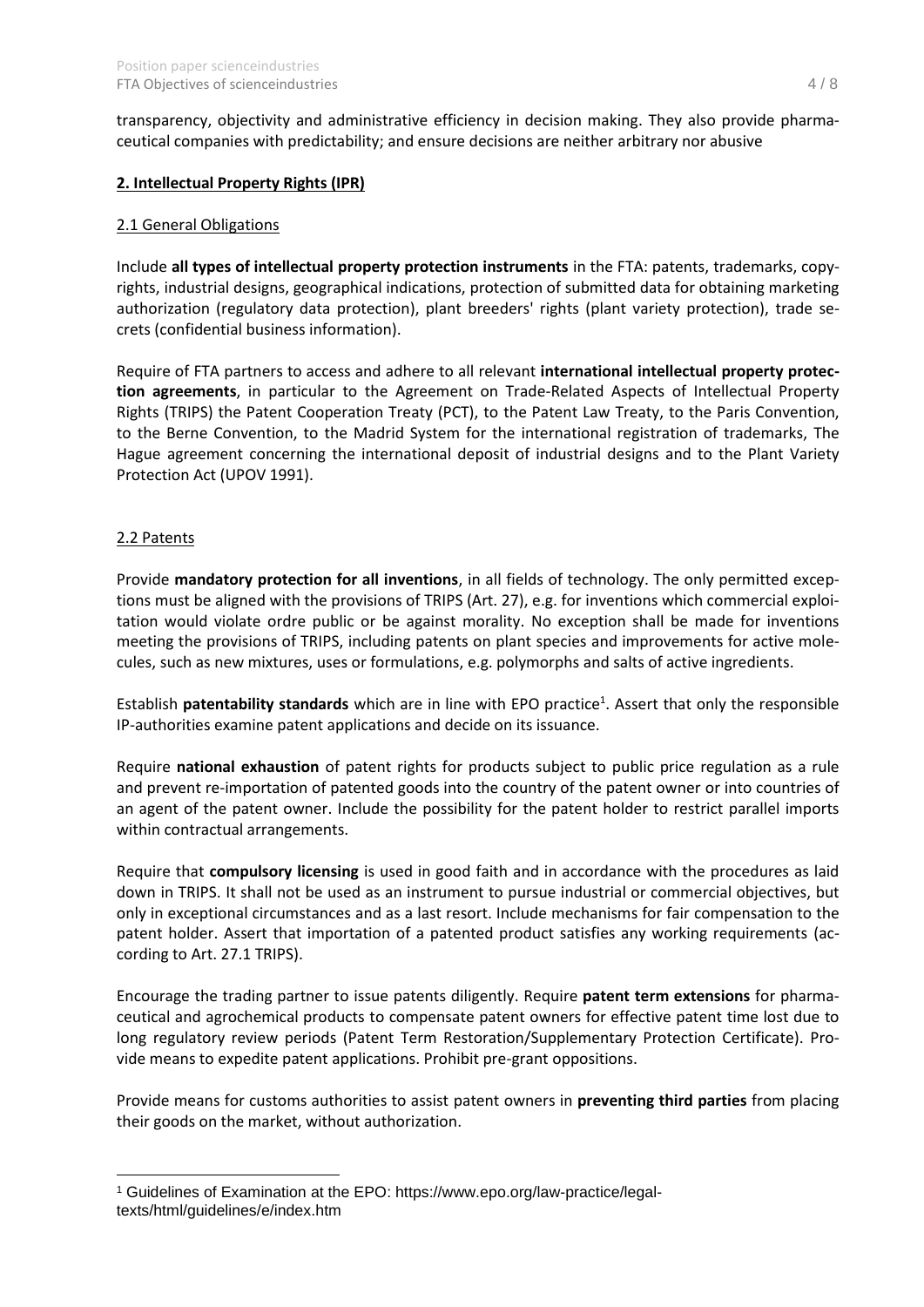# 2.3 Data Exclusivity (Regulatory Data Protection)

Ensure a **term of protection** of preferably ten years but no less than 6 years for an originator's data related to safety and efficacy used for marketing approval of products containing new molecular entities. The protection must cover both, undisclosed data as well as direct or indirect reliance on results of the data. Assert that new molecular entities encompass small chemical molecules as well as biologics (large molecules).

## Extend the protection to **new indication approvals**.

Patent term and data exclusivity protection period should be treated as independent protection rights.

Require that any application for a marketing authorization of a generic, biosimilar or intended copy relying on regulatory data of the originator is made public in order to achieve a **transparent process**.

#### 2.4 Trademark Provisions

Do not allow FTA partners to unreasonably interfere in the **use of trademarks** (e.g. through restrictions on the use of trademarks relative to the use of generic name of pharmaceutical or agrochemical products in marketing or on label).

Provide means for customs authorities to assist trademark owners in **preventing third parties** from placing their goods on the market, without authorization.

#### 2.5 Industrial Designs

The requirements for the deposit of designs should be similar as under the The Hague agreement.

#### 2.6 Counterfeiting

Confront illegal import, production, placing on the market and use of counterfeit products (counterfeits, trademark violations, goods obtained by piracy and goods that infringe a patent or another IP-right) by means of a **market surveillance** system as well as by **deterrent penalties** to counterfeiters.

Provide for mechanisms allowing customs authorities to **effectively combat counterfeit** products whether they are imported, exported or transiting. Allow for preliminary injunctions and evidence preservation.

Establish **criminal sanctions** against IP infringement which harm public interest and establish a risk on health or environment.

When applying anti-counterfeit enforcement measures, **prevent discrimination** of foreign entities by requiring notarization and legalization of documents beyond what is required of national parties.

#### 2.7 Enforcement

Acquisition and maintenance of an intellectual property right is meaningless if that right cannot be enforced in the marketplace. Therefore, the existence of an effective enforcement regime is a central as-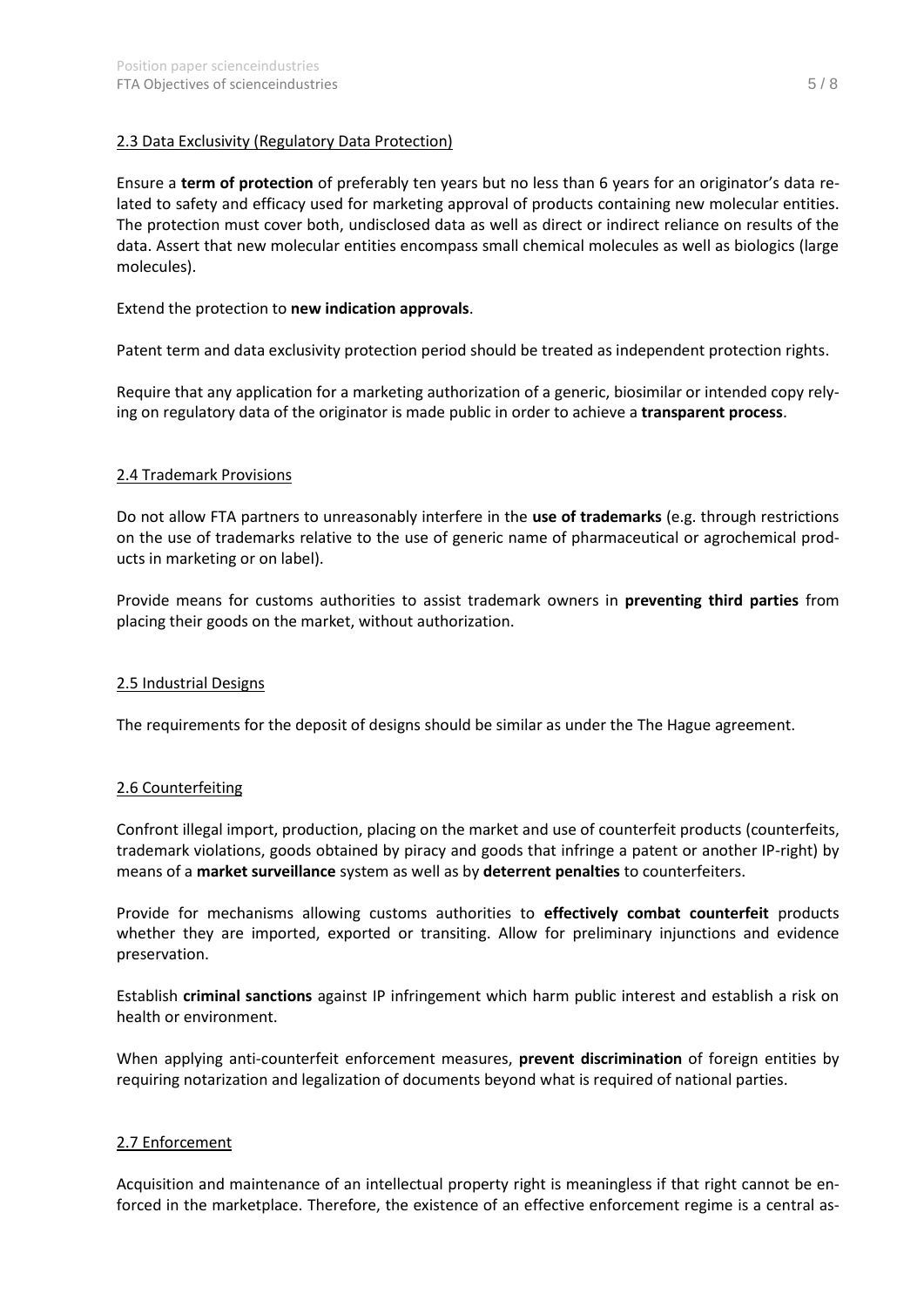pect of a well-functioning IP system. Appropriate provisions for the enforcement of IP rights should at least refer to the corresponding articles in TRIPS (Art. 41-61 TRIPS).

# **3. Investment Protection**

Negotiate a specific Investment Protection Agreement that complies with the relevant framework of the OECD.

Implement the WTO-concepts of non-discrimination (MFN) and national treatment of investors.

Include an investor-state dispute settlement procedure.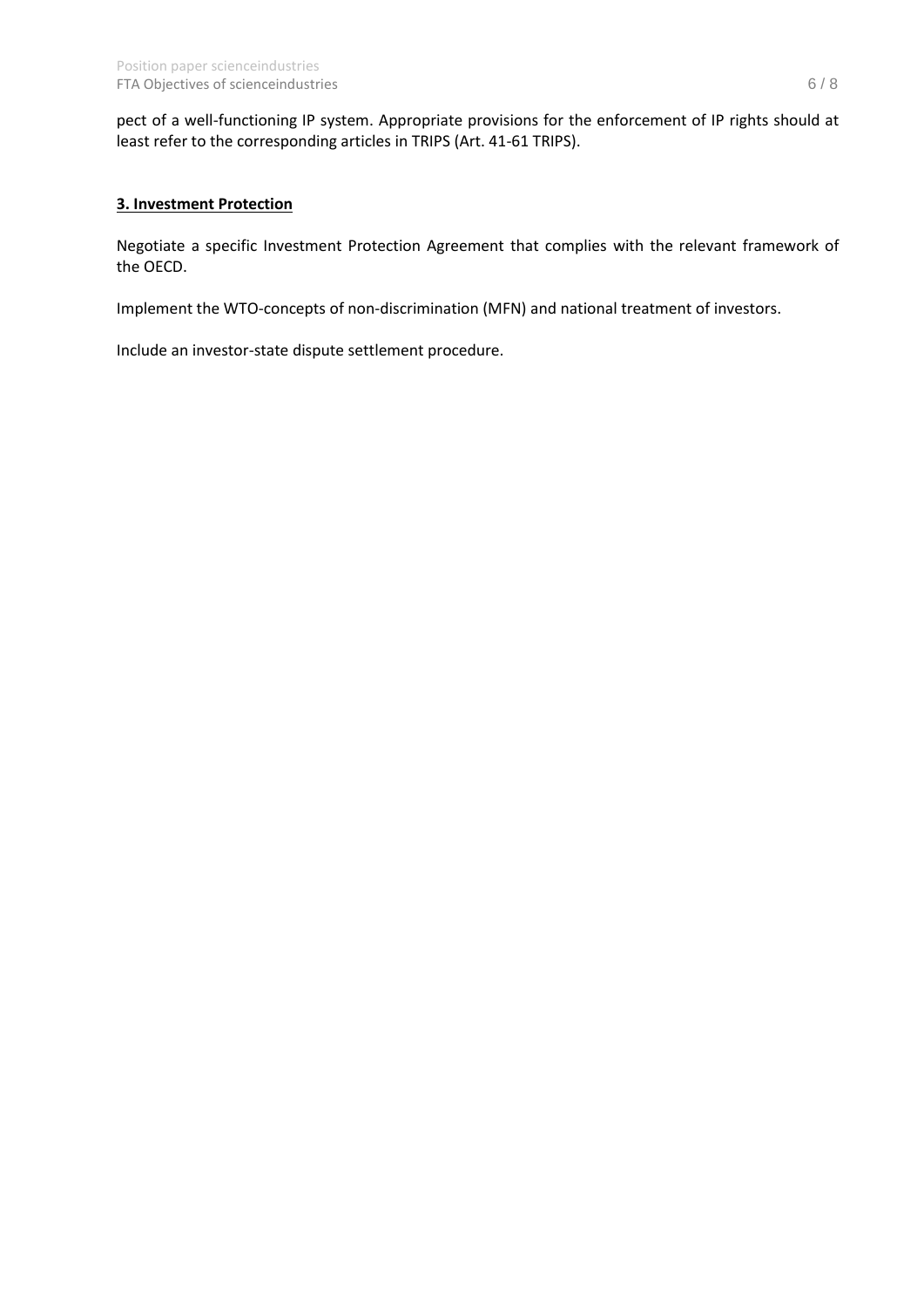# **Appendice**

**Standard for preferential rules of origin (in an non-hierarchical order) for Free Trade Agreements which need to be modernized or which are currently in the negotiation process.**

#### **NOTE REFERRING TO CHAPTERS 28 TO 39.14**

1. The fundamental principle is that if a substantial transformation of a molecule has occurred, then the origin of the product is the country where the transformation took place.

One of the methods for determining origin should be the rule of Change in Tariff Classification (Tariff Shift) on a heading (4-digit HS Code) or sub-heading level (6-digit HS Code). For Chapter 30 as in some important headings the CTSH criteria does not work, the rule should be "manufacture from any heading".

2. Goods that do not undergo a change in tariff classification are nonetheless originating goods if the value of all non-originating materials that have been used in the production of the good, and do not undergo the applicable change in tariff classification, does not exceed 20 % of the adjusted value of the good.

3. If Goods do not undergo a change of tariff classification and the value of all non-originating materials that have been used in the production of the goods is above 20%, they are nonetheless originating goods if the value of all the non-originating materials used does not exceed at least 60% of the ex-works price of the product.

4. For the purpose of this note, a product shall be considered as wholly obtained, thereby considered as originating in a Party if:

(a) products of Chapter 30 are obtained by using cell cultures;

(b) products falling within Chapters 28 to 39.14 are obtained by fermentation.

5. The approaches referred to in paragraph 2 shall be interpreted as follows:

(a) "Cell culture" is defined as the cultivation of human cells, animal cells and plant cells under controlled conditions (such as defined temperatures, growth medium, gas mixture, ph) outside a living organism.

(b) "Fermentation" is a biotechnological process in which bacteria, yeasts, fungi or enzymes are used to produce products falling within Chapters 28 to 39.14.

6. The main method for determining origin should be the rule of Change in Tariff Classification. If "Change in Tariff Classification" is not feasible, the alternative approaches shall be applied in sequence as follows:

- (a) chemical reaction;
- (b) mixtures and blends;
- (c) purification;
- (d) change in particle size;
- (e) standards materials;